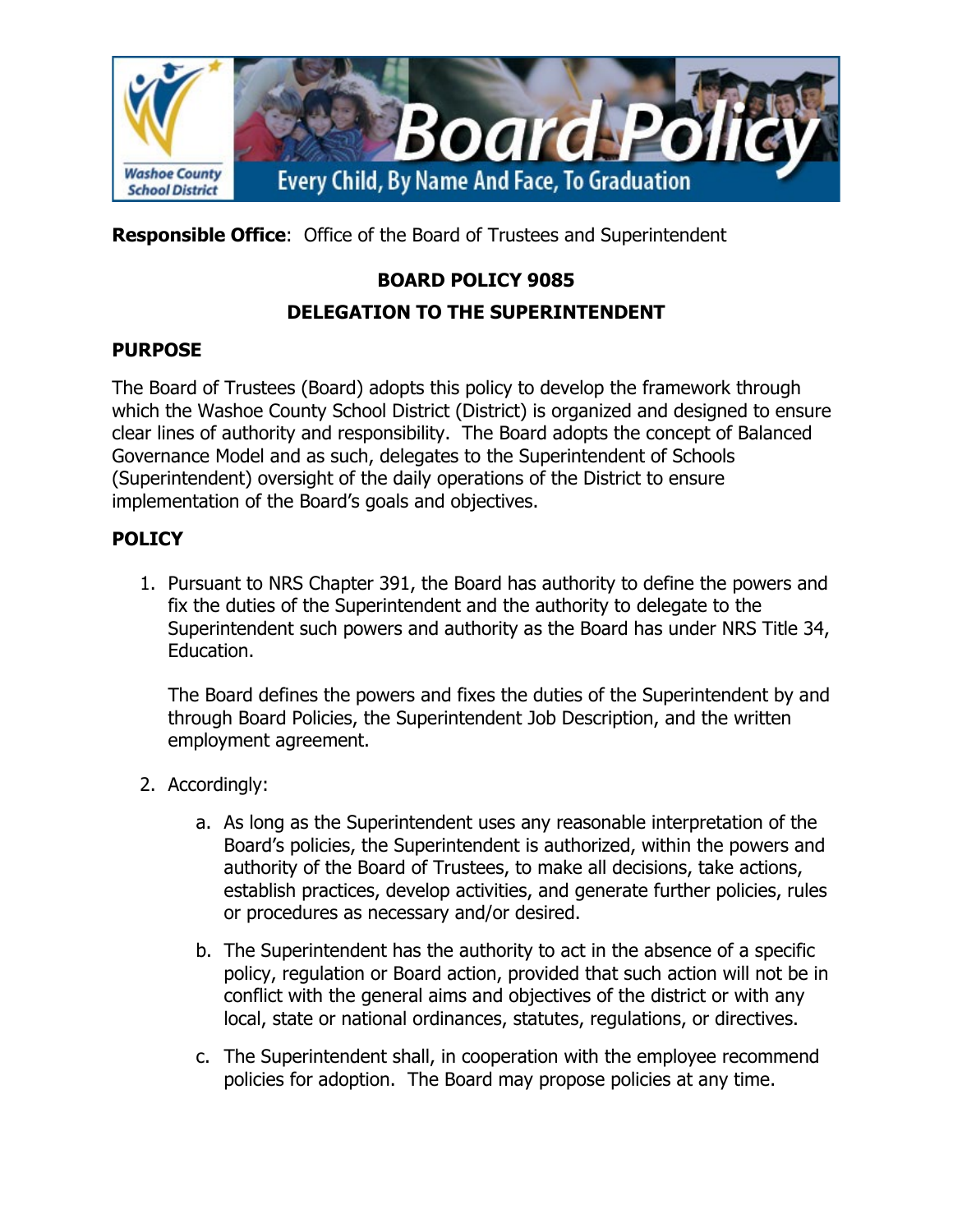- d. The Superintendent shall promptly advise the Board of a violation in Board policy. Informing is simply to guarantee no violation may be intentionally kept from the Board, not to request approval. Board response, either approving or disapproving, does not exempt the Superintendent from subsequent Board judgment of the action.
- e. The Board shall develop initiatives instructing the Superintendent to achieve certain results for certain recipients at a specified cost. These policies shall be developed systematically from the broadest, most general level to more specifically defined levels, and shall be called District Mission, Vision, Strategic Goals and Objectives, and Balanced Governance Model Standards policies. The policies will include Tracking and Reporting Protocols as outlined in Policy 9051, Board Conduct, Ethics and Operational Protocols.
- f. As long as the Superintendent uses a reasonable interpretation of the Board's District Values, Mission, Vision, Strategic Goals and Objectives, and Balanced Governance Model Standards policies as well as adopted administrative regulations, laws, case precedent, and contracts, the Superintendent is authorized to establish all further procedures, make all decisions, take all actions, establish all practices, and develop all activities.
- g. The Board may change its District Values, Mission, Vision, Strategic Goals and Objectives, and Balanced Governance Model Standards policies at any time it chooses. However, the Board shall support the Superintendent and employees in the enforcement of approved policy until what time the policy is officially revised and approved by the Board.
- h. The Superintendent or the Board may author policies to direct the operation of the District and the Board shall retain final approval.
- i. The Board delegates to the Superintendent, or her/his designee, the authority to make all employment decisions except those regarding the Superintendent and subject to the limitations of Board Policy 4110, Talent Acquisition.

## **LEGAL REQUIREMENTS AND ASSOCIATED DOCUMENTS**

- 1. This Board Policy reflects the goals of the District's Strategic Plan and aligns/complies to the governing documents of the District.
- 2. This Board Policy complies with Nevada Revised Statutes (NRS) Chapter 386, Local Administrative Organization, and specifically: